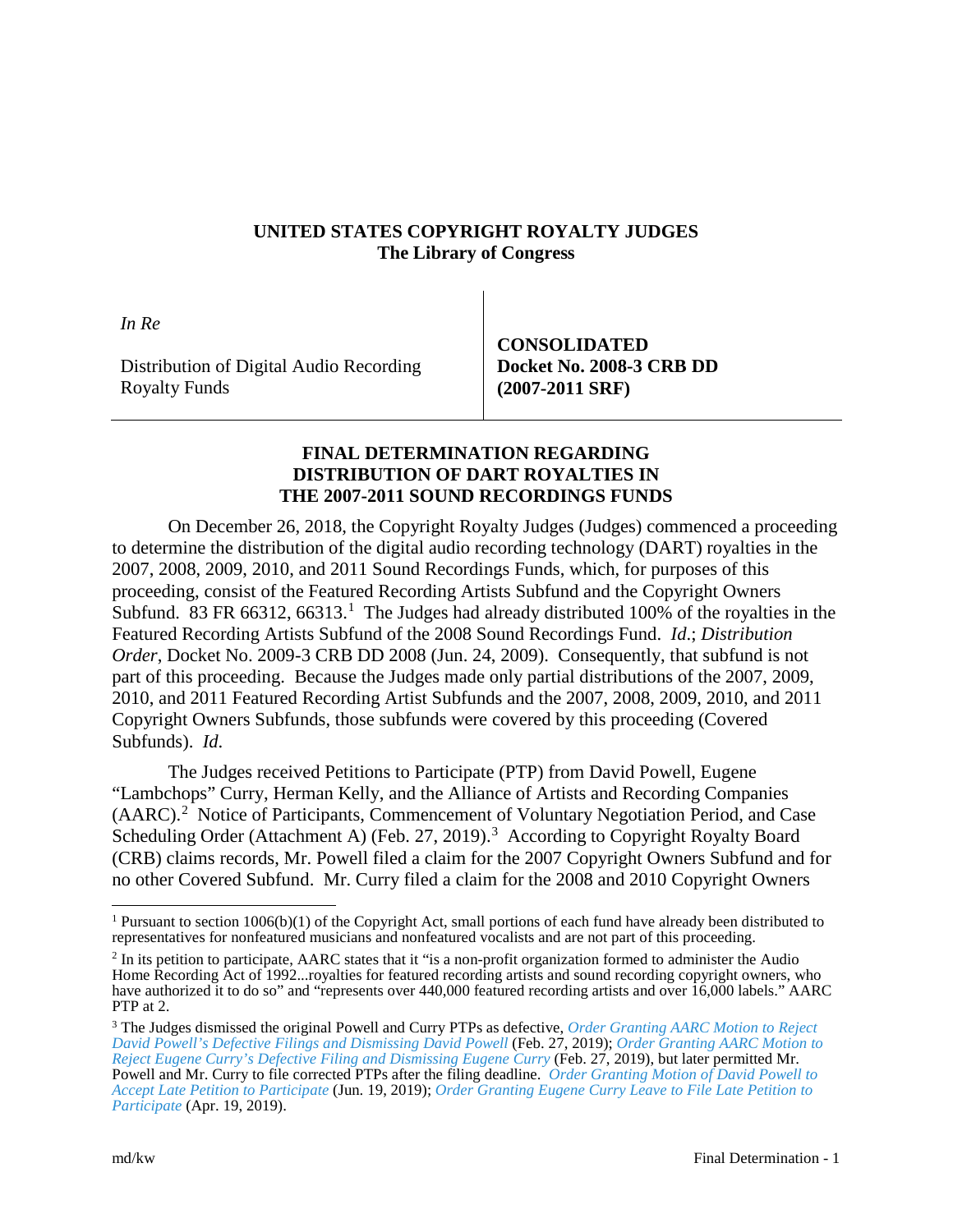Subfunds and no other Covered Subfund. Mr. Kelly filed claims for all Covered Subfunds except the 2007 Featured Recording Artists Subfund and the 2007 Copyright Owners Subfund. AARC filed claims for all Covered Subfunds. The following table summarizes the claims:

| Year | <b>Subfund</b> | <b>AARC</b> | Curry | <b>Powell</b> | <b>Kelly</b> |
|------|----------------|-------------|-------|---------------|--------------|
| 2007 | <b>FRA</b>     |             |       |               |              |
|      | CO             |             |       |               |              |
| 2008 | <b>FRA</b>     |             |       |               |              |
|      | CO             |             | ✓     |               |              |
| 2009 | <b>FRA</b>     |             |       |               |              |
|      | CO             |             |       |               |              |
| 2010 | <b>FRA</b>     |             |       |               |              |
|      | CO             |             |       |               |              |
| 2011 | <b>FRA</b>     |             |       |               |              |
|      | CO             |             |       |               |              |

Because no participant other than AARC filed a claim to the 2007 Featured Recording Artist Subfund, the Judges determined that the royalties in that fund were not in controversy and were available for distribution to AARC. 84 Fed. Reg. 27362 (Jun. 12, 2019). Consequently, the 2007 Featured Recording Artist Subfund is no longer a part of this proceeding.

On April 24, 2019, AARC filed a [Notice of Settlement](https://app.crb.gov/case/viewDocument/3872) on its own behalf and on behalf of Mr. Kelly. The Notice of Settlement stated that AARC and Mr. Kelly "have reached a settlement for the relevant royalty years, 2008 – 2011, the years for which Kelly filed claims" and that "AARC will represent Kelly as an AARC participant (member) in this consolidated proceeding …." Notice of Settlement at 1. Mr. Kelly is, therefore, no longer a separate participant in this proceeding.

On January 15, 2020, the Judges granted [AARC's Motion to Dismiss Eugene Curry from](https://app.crb.gov/case/viewDocument/12340)  [the 2007-2011 DART Sound Recordings Fund Copyright Owners Subfund Distribution](https://app.crb.gov/case/viewDocument/12340)  [Proceeding.](https://app.crb.gov/case/viewDocument/12340) *See [Order Granting AARC Motion to Dismiss Curry](https://app.crb.gov/case/viewDocument/20245)* (Jan. 15, 2020).

On January 17, 2020, the Judges granted [AARC's Motion to Dismiss CGN's Claim to](https://app.crb.gov/case/viewDocument/12213)  [Any Portion of the 2007-2011 DART Sound Recordings Fund Copyright Owners Subfund.](https://app.crb.gov/case/viewDocument/12213) *See [Order Granting AARC Motion to Dismiss David Powell and Circle God Network](https://app.crb.gov/case/viewDocument/20245)* (Jan. 17,  $2020$ ).<sup>[4](#page-1-0)</sup>

Section  $801(b)(3)(A)$  of the Copyright Act states that the Judges may authorize distribution of royalty fees collected pursuant to Section 1005 of the Copyright Act if they find that the distribution is not subject to controversy. 17 U.S.C.  $\S 801(b)(3)(A)$ . In the current proceeding, AARC is the only remaining party with claims to DART royalties in the 2009, 2010, and 2011 Featured Recording Artists Subfunds and the 2007, 2008, 2009, 2010, and 2011

<span id="page-1-0"></span> <sup>4</sup> At various points in this proceeding Mr. David Powell has filed documents as "David Powell, Pro Se" and "circle god network inc d/b/a/ david powell." Both appear to refer to the same party, and the Judges have dismissed that party.